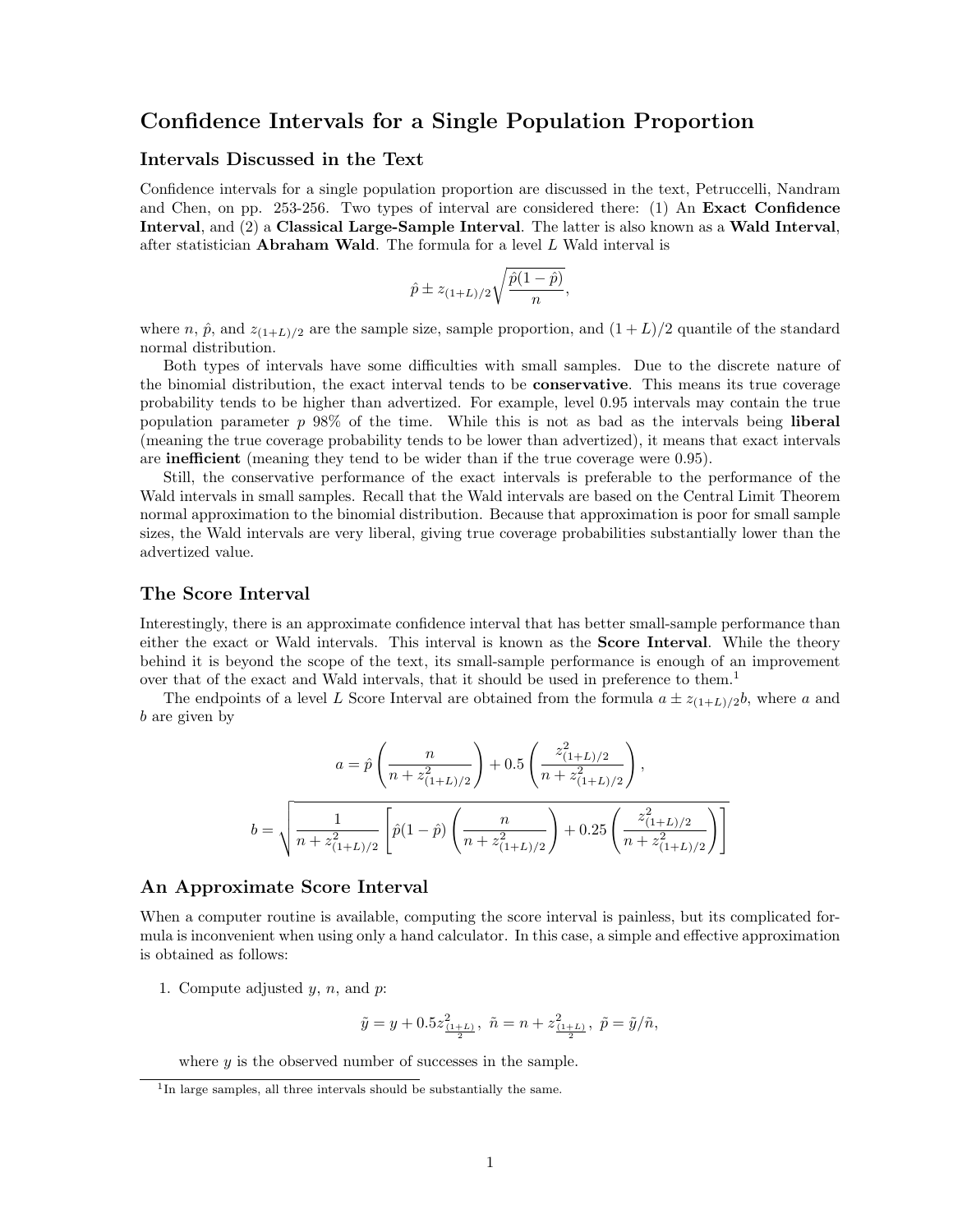2. The approximate score interval is obtained by substituting  $\tilde{p}$  for  $\hat{p}$  and  $\tilde{n}$  for n in the Wald confidence interval formula:

$$
\tilde{p} \pm z_{(1+L)/2} \sqrt{\frac{\tilde{p}(1-\tilde{p})}{\tilde{n}}},
$$

### Example

Consider Example 5.6, pp. 254-256 of the text. There it is shown that an exact level 0.95 confidence interval for  $p$  is  $(0.028, 0.096)$ , and a level 0.95 Wald interval is  $(0.023, 0.087)$ .

To compute the score interval, we use the fact that  $z_{0.975} = 1.96$ ,  $n = 200$  and  $\hat{p} = 0.055$ . Then

$$
a = 0.055 \left( \frac{200}{200 + 1.96^2} \right) + 0.5 \left( \frac{1.96^2}{200 + 1.96^2} \right) = 0.0634,
$$
  

$$
b = \sqrt{\frac{1}{200 + 1.96^2} \left[ 0.055(1 - 0.055) \left( \frac{200}{200 + 1.96^2} \right) + 0.25 \left( \frac{1.96^2}{200 + 1.96^2} \right) \right]} = 0.0165
$$

The resulting interval is then  $0.0634 \pm (1.96)(0.0165) = (0.031, 0.096)$ .

To compute the approximate score interval, note that the number of the 200 spools of wire that are defective is  $y = 11$ , so that

$$
\tilde{y} = 11 + 0.5(1.96^2) = 12.9208, \ \tilde{n} = 200 + 1.96^2 = 203.8416,
$$

and

$$
\tilde{p} = \frac{12.9208/203.8416}{=}0.0634,
$$

and the interval is

$$
0.0634 \pm 1.96\sqrt{\frac{0.0634(1 - 0.0634)}{203.8416}} = (0.0299, 0.0968).
$$

# Confidence Intervals for the Difference of Two Population Proportions

### Intervals Discussed in the Text

To estimate the difference  $p_1 - p_2$  of proportions in two independent populations, the text in chapter 5 (pp. 266-268) presents only a Wald large-sample interval, which does not perform well for small samples. The closest analogue to the exact interval is the bootstrap interval, discussed in chapter 11, but beyond the scope of the chapter 5 material.

### An Approximate Score Interval

The score interval is very complicated for the two sample case. There is, however, an analogue of the approximate score interval, which works well for small samples. It is constructed as follows:

1. Compute the adjusted values of  $y_1, y_2, n_1$  and  $n_2$ :

$$
\tilde{y}_1 = y_1 + 0.25z_{(1+L)/2}^2
$$
,  $\tilde{n}_1 = n_1 + 0.5z_{(1+L)/2}^2$ ,  
\n $\tilde{y}_2 = y_2 + 0.25z_{(1+L)/2}^2$ ,  $\tilde{n}_2 = n_2 + 0.5z_{(1+L)/2}^2$ ,

and the adjusted estimates of  $p_1$  and  $p_2$ :

$$
\tilde{p}_1 = \tilde{y}_1 / \tilde{n}_1, \quad \tilde{p}_2 = \tilde{y}_2 / \tilde{n}_2,
$$

where  $n_1$  and  $n_2$  are the numbers of observations, and  $y_1$  and  $y_2$  are the observed number of successes in samples 1 and 2, respectively.